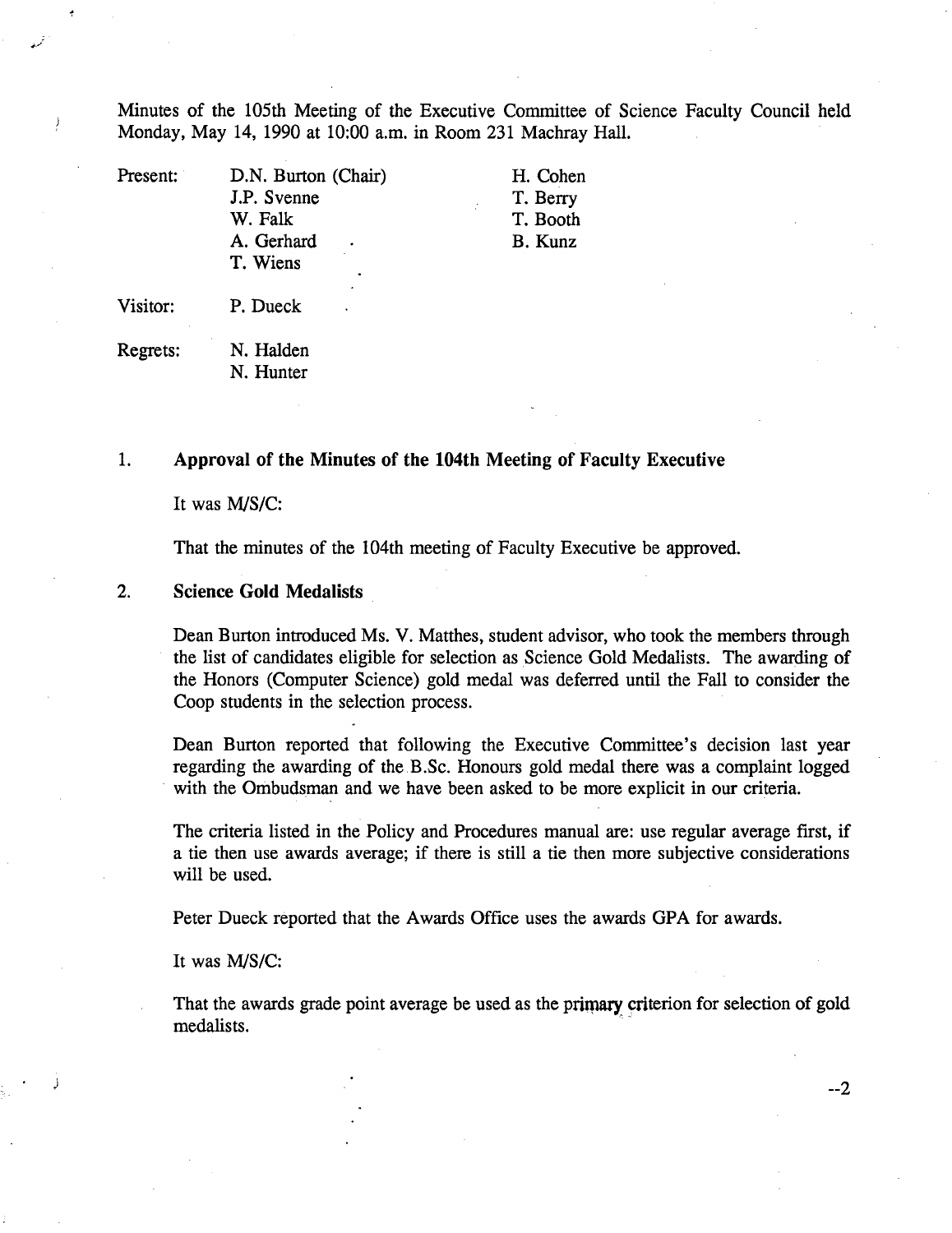### -2-

# **B.Sc. Honours Program**

It was M/S/C that the gold medal be awarded to:

*#5904675* Brian Reginald CRANE

### **Four Year Major Program**

It was MIS/C that the gold medal be awarded to:

*#5704657* Victor Lloyd SPICER

**General Program** 

It was MIS/C that the gold medal be awarded to:

#5901255 LipingLiN

The Executive Committee decided that in future, when the decision is clear cut, the selection of the Gold Medalists would be handled administratively and the executive would be informed of the results. When decision is not clear, the Executive Committee will meet on very short notice.

The Executive Committee will continue to meet to select Science Scholarships and Award winners.

Meeting adjourned 10:30 a.m.